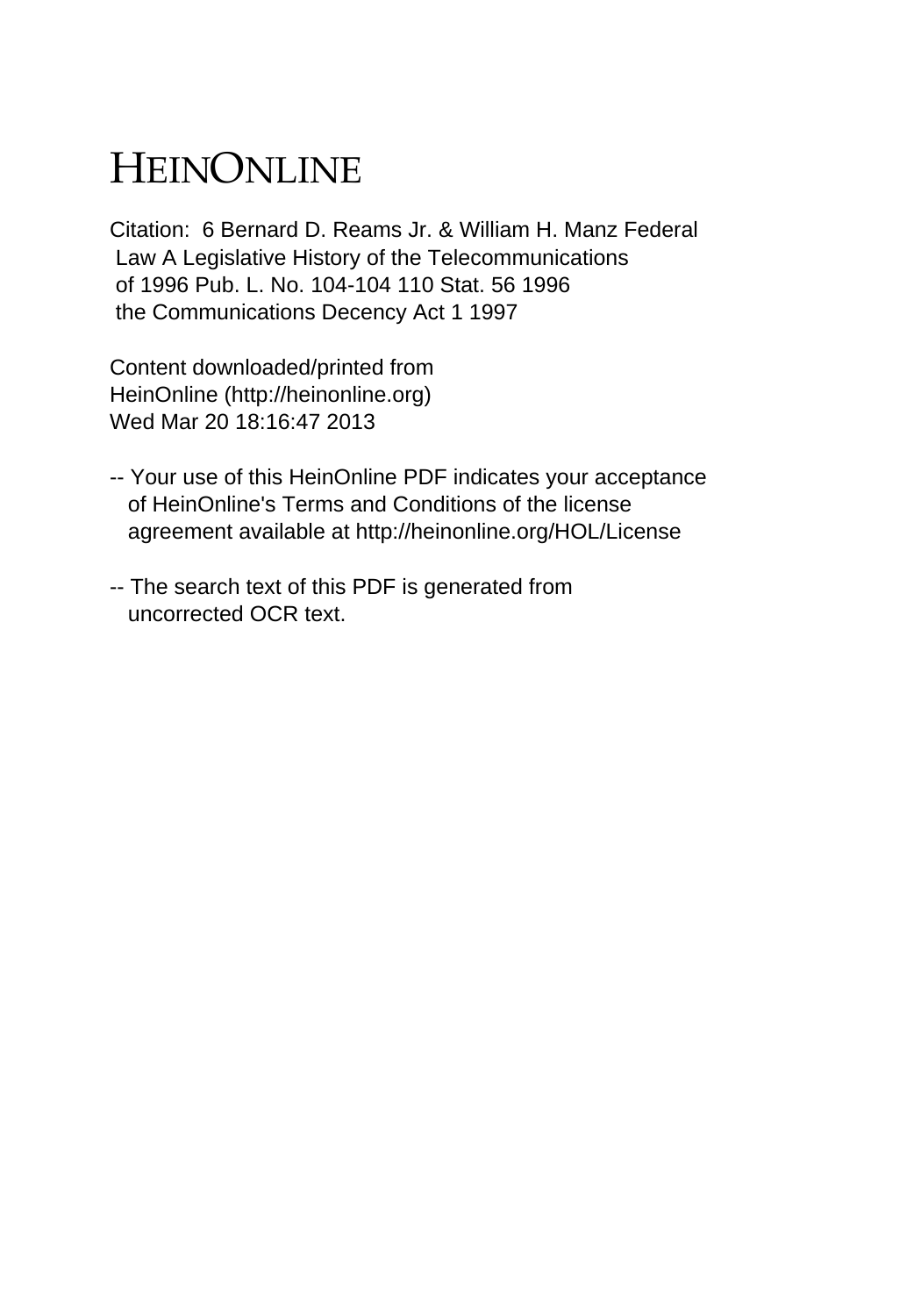104TH CONGRESS **1st SESSION** 

H.R.514

To repeal the restrictions on foreign ownership of licensed telecommunications facilities.

## IN THE HOUSE OF REPRESENTATIVES

**JANUARY 13, 1995** 

Mr. OXLEY (for himself, Mr. BOUCHER, Mr. FIELDS of Texas, Mr. TAUZIN, and Mr. HASTERT) introduced the following bill; which was referred to the Committee on Commerce

## A BILL

To repeal the restrictions on foreign ownership of licensed telecommunications facilities.

 $\mathbf{1}$ Be it enacted by the Senate and House of Representa-2 tives of the United States of America in Congress assembled. 3 SECTION 1. REPEAL OF FOREIGN OWNERSHIP RESTRIC-4 TIONS. 5 (a) REPEAL.—Subsection (b) of section 310 of the 6 Communications Act of 1934 (47 U.S.C. 310(b)) is 7 repealed. 8 (b) CONFORMING AMENDMENTS.-

9 (1) Section  $309(c)(2)$  of such Act (47 U.S.C.

10  $309(c)(2)$ ) is amended—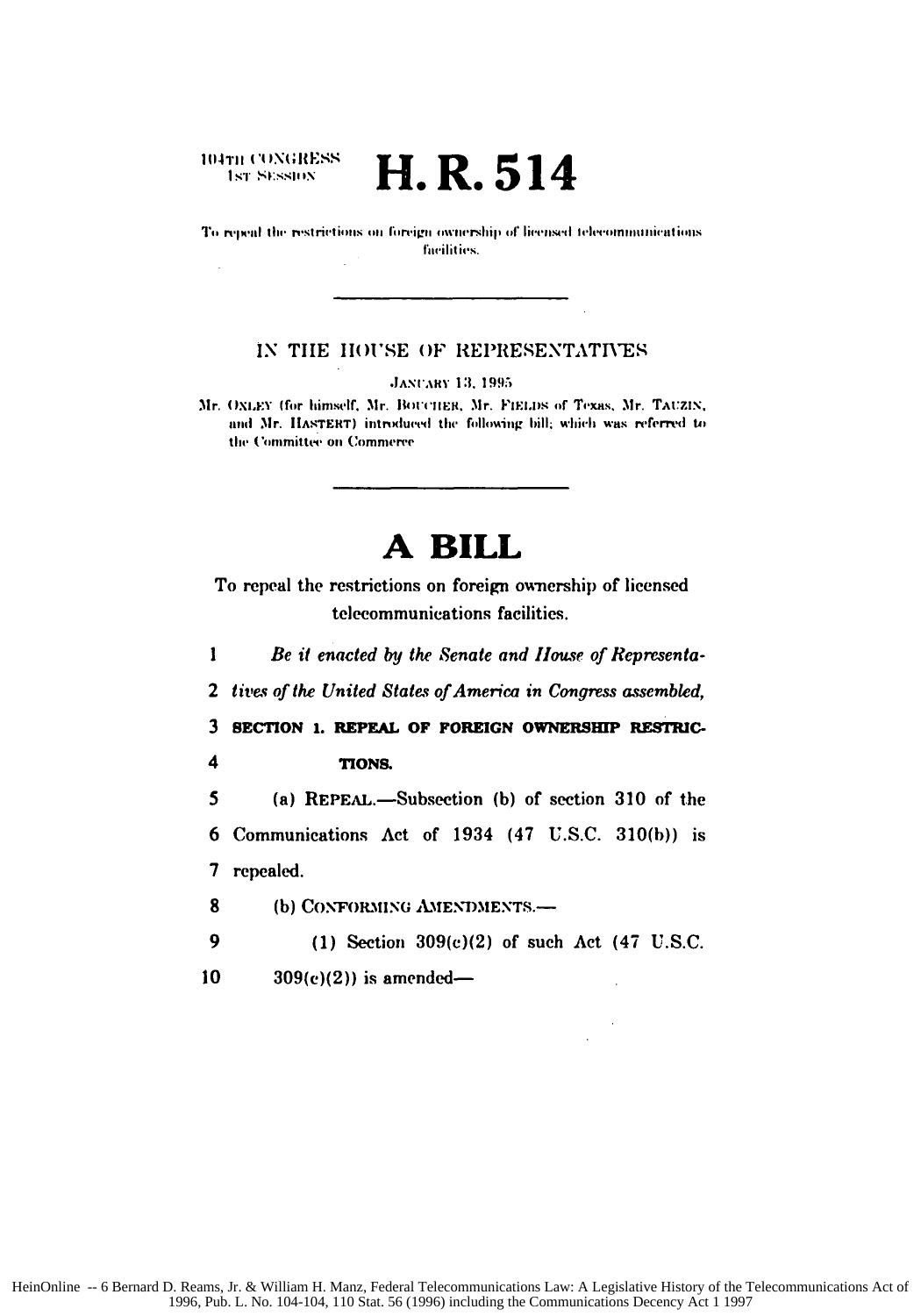| I              | $(\Lambda)$ by striking subparagraph $(\mathrm{B})$ ; and |
|----------------|-----------------------------------------------------------|
| $\overline{2}$ | (B) by redesignating subparagraphs (C)                    |
| 3              | through $(II)$ as subparagraphs $(B)$ through $(G)$ ,     |
| 4              | respectively.                                             |
| 5              | (2) Section 309(j)(6) of such Act $(47 \text{ U.S.C.})$   |
| 6              | $309(j)(6)$ ) is amended by striking "sections $308(b)$   |
| 7              | and 310" and inserting "section 308(b)".                  |
| 8              | $(3)$ Section 332 $(e)$ of such Act $(47 \text{ V.S.C.})$ |
| 9              | $332(e)$ ) is amended by striking paragraph $(6)$ .       |

 $\sim 10^6$ 

 $\circ$ 

 $\bar{\mathcal{A}}$ 

 $\dot{2}$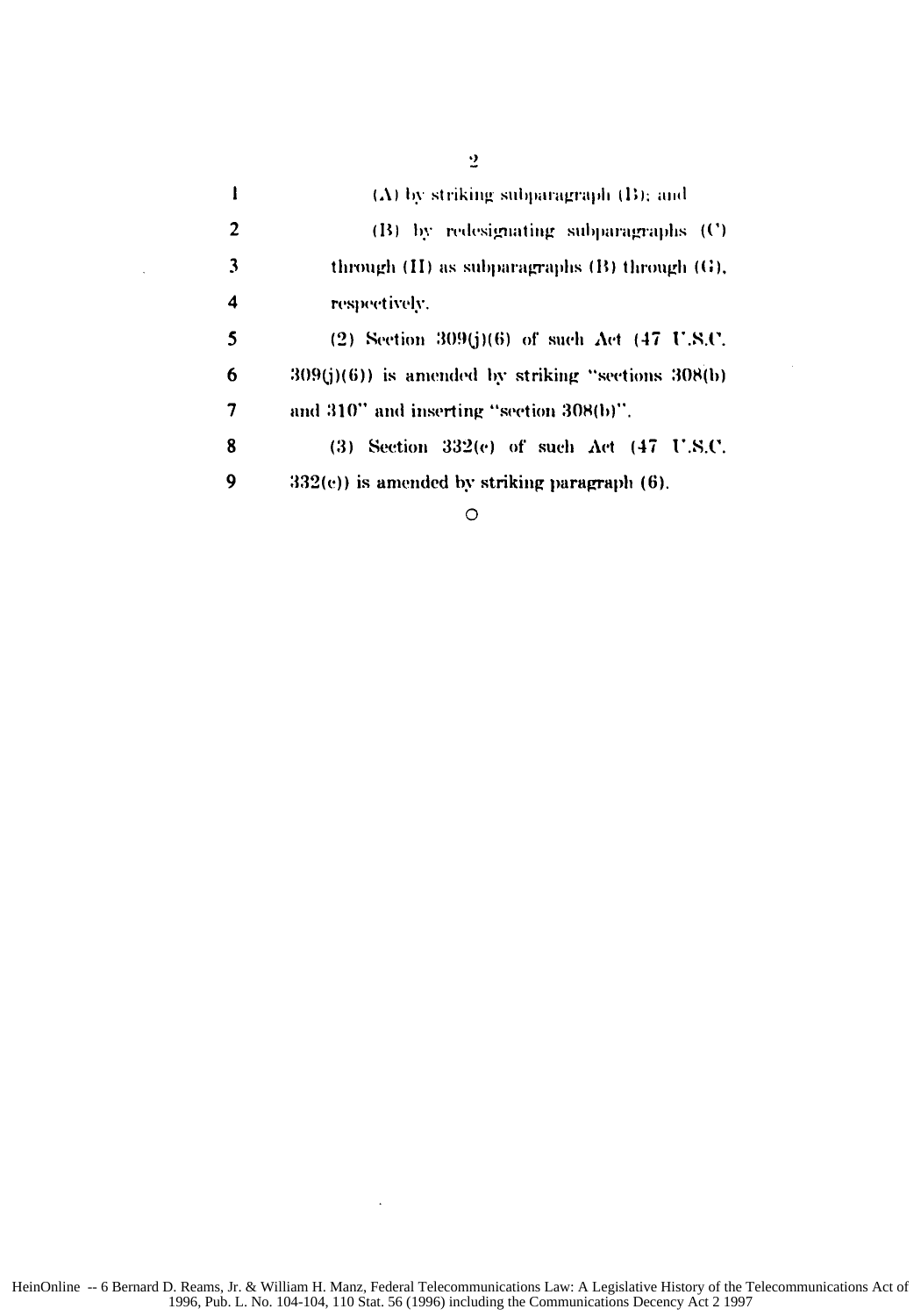Document No. **119**

 $\sim 10$ 

 $\sim$ 

 $\ddot{\phantom{a}}$ 

 $\sim$   $\sim$